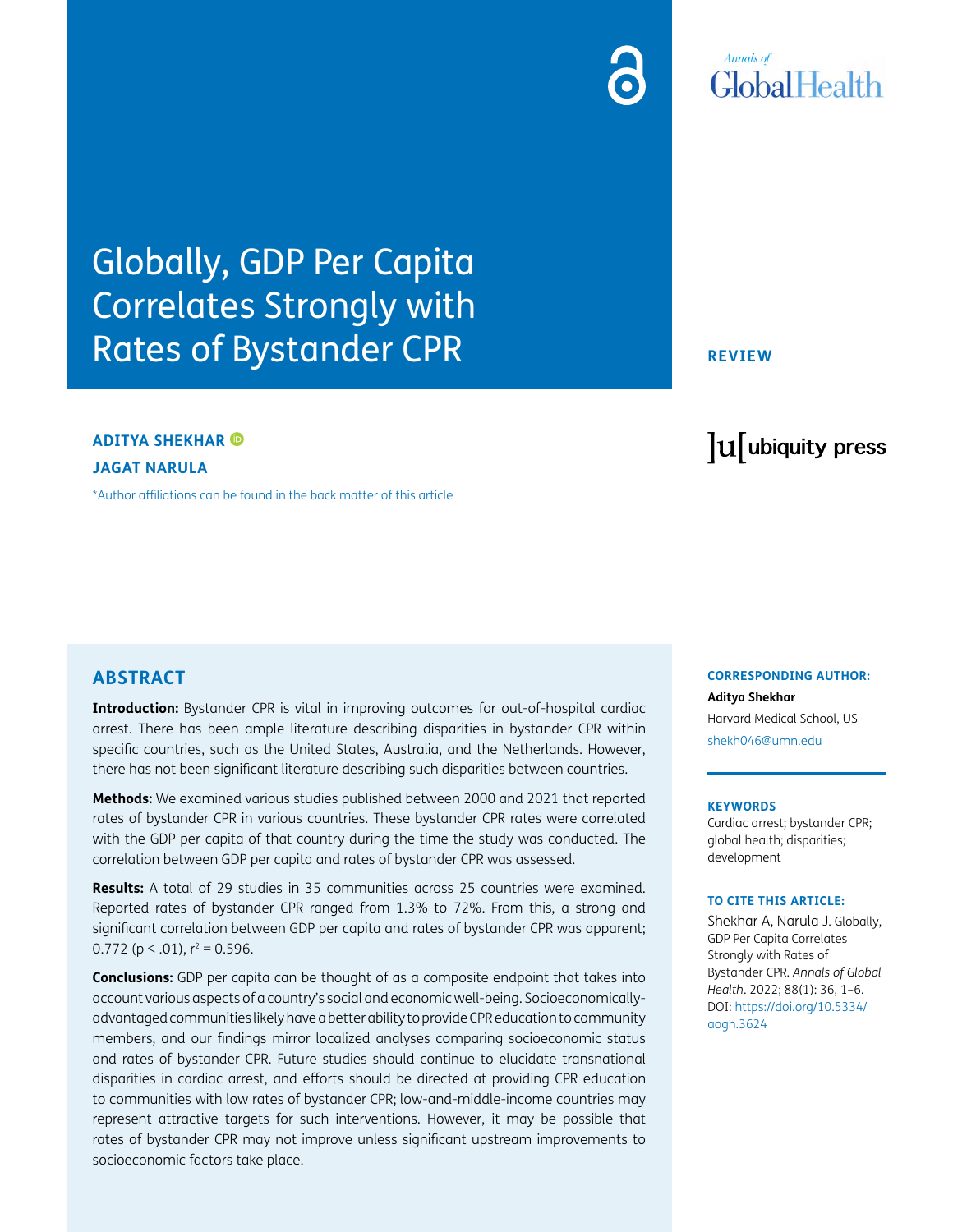#### **BACKGROUND**

Bystanders can fulfill an important role in the care of out-of-hospital arrest (OHCA) by initiating cardiopulmonary resuscitation (CPR) prior to the onset of permanent injury [[1\]](#page-3-1). An overwhelming consensus in the literature indicates patients who receive adequate bystander CPR achieve markedly better outcomes than patients who do not [\[2\]](#page-3-2). Troublingly, there has been data revealing alarming disparities in bystander CPR across various demographic metrics. For example, several studies report higher neighborhood socioeconomic status is associated with increased rates of bystander CPR [[3](#page-3-3), [4](#page-3-4), [5](#page-3-5)]. While there are undoubtedly variations in socioeconomic status within a given country, significant differences also likely exist when comparing nations or regions of the world.

Single studies that have examined multinational rates of bystander CPR mainly have focused on single regions. One study published in 2020 compared cardiac arrests in Victoria, Australia with cardiac arrests in Singapore and found rates of bystander CPR were higher in Australia [\[6](#page-3-6)]. Another study published in 2015 used data from the Pan Asian Resuscitation Outcomes Study (PAROS) to report rates of bystander CPR across 7 localities in Asia (Japan, Singapore, South Korea, Malaysia, Taiwan, Thailand, and Dubai) – they found rates of bystander CPR ranged from 10.5% in Dubai to 40.2% in Japan and 40.9% in South Korea [[7](#page-3-7)]. These studies highlight the existence of enormous differences in rates of bystander CPR across various countries.

Further study comparing rates of bystander CPR across borders is certainly warranted. Given prior research examining rates of bystander CPR across socioeconomic lines, it might be worthwhile to compare rates of bystander CPR with country-level indicators of socioeconomic status. Such an analysis comparing bystander CPR rates across various regions would be of significant interest to the global cardiovascular and emergency care communities.

#### **METHODS**

We searched for studies published between 2000 to 2021 from various countries where rates of bystander CPR were reported. Rates of bystander CPR within a given country were then correlated with that country's GDP per capita using data from the World Bank for the year(s) when data were gathered. GDP per capita was reported in US Dollars, and studies in countries or regions where World Bank data was not available were excluded. Due to constraints on reference limits, our search was not exhaustive, and we prioritized showcasing a diversity of countries over including many studies from a single country or region. Our study is meant to provide preliminary support for the existence of transnational disparities in bystander CPR, a topic that has received relatively little examination from the resuscitation community.

A Pearson's Product-Moment Correlation Coefficient was calculated for the correlation between GDP per capita and rates of bystander CPR  $[8]$ . Significance was defined as  $p < .01$ . Some studies examined rates of bystander CPR over multiple years. If these studies reported data on a yearto-year basis, only the final year from the study was included. If these studies did not report data on a year-to-year basis, a median GDP per capita for that country during the study period was calculated. Studies that examined rates of bystander CPR during the COVID-19 pandemic – defined as beginning after the World Health Organization's (WHO) official declaration on March 11, 2020 – were excluded because reports suggest rates of bystander CPR changed during the pandemic [[9,](#page-4-0) [10\]](#page-4-1). Since all data were publicly available, formal ethics approval was not sought.

#### **RESULTS**

Twenty-nine studies were ultimately included [\[6](#page-3-6), [7,](#page-3-7) [11–](#page-5-0)[38](#page-5-1)]. These 29 studies examined a total of 35 communities in 25 countries, generating a total sample size of 573 818 cardiac arrests. Geographically, 11 studies took place in Asia, 9 took place in Europe, 6 took place in Australasia, 4 took place in North America, 4 took place in the Middle East, and 1 took place in Africa. Rates of bystander CPR varied from 1.3% to 72%. Across all studies, the GDP per capita of a country correlated significantly with rates of bystander CPR (0.772,  $r^2 = 0.596$ ,  $p < .01$ ) ([Figure 1](#page-2-0)).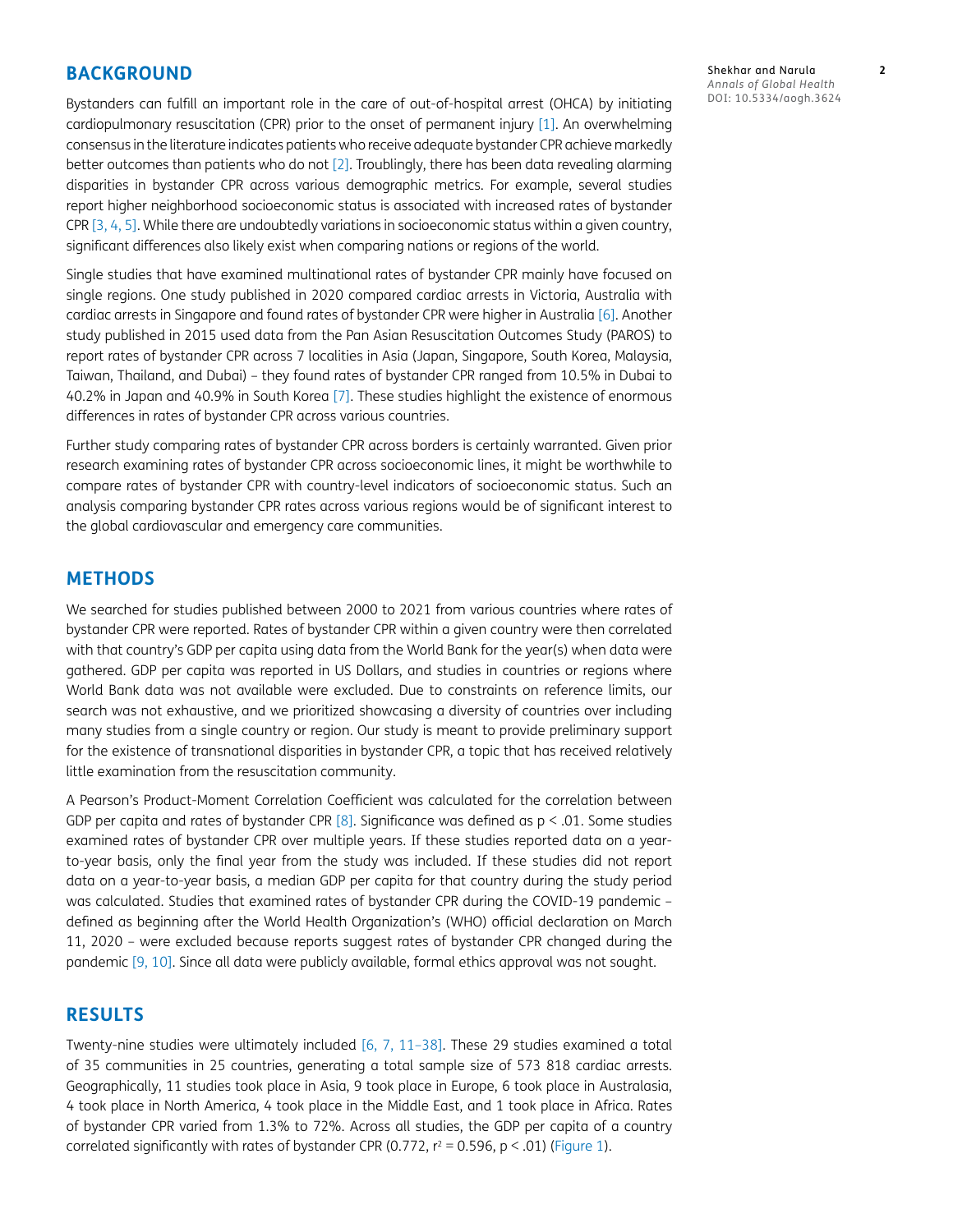Bystander CPR as a Factor of GDP Per Capita bCPR Rate - Line of Best Fit 80.00% Rate of Bystander CPR (%) 60.00% 40.00% 20.00% 0.00% 10000 20000 30000 40000 50000 GDP Per Capita (USD)

#### Shekhar and Narula **3** *Annals of Global Health* DOI: 10.5334/aogh.3624

<span id="page-2-0"></span>**Figure 1** Shows a summary of the 35 communities in 25 different countries examined by the 29 studies we reviewed. Visually, there is a perceptible association between GDP per capita and rates of bystander CPR. Quantitatively, a significant correlation was identified  $(0.772, p \le .01)$ .

#### **DISCUSSION**

Our study shows that there is a significant association between GDP per capita and rates of bystander CPR. However, this association certainly goes far beyond merely asserting increases in GDP per capita will coincidentally increase rates of bystander CPR. Rather, GDP per capita appears to be a composite endpoint for a number of socioeconomic and cultural factors that predispose a given population to have higher rates of bystander CPR. This follows similar logic used by localized studies that have reported correlations between neighborhood-level socioeconomic status and rates of bystander CPR. For instance, a community that is socioeconomically-advantaged will likely have more resources to devote to CPR training for community members. This aligns with the idea that socioeconomic status is correlated with health literacy and other studies that have shown links between socioeconomic status and bystander CPR rates [[3,](#page-3-3) [4,](#page-3-4) [5](#page-3-5), [38](#page-5-1)]. In our example, we consider understanding and being able to perform CPR in an emergency scenario as a form of health literacy. Of course, there certainly could be situations where low-and-middle-income countries are able to achieve high rates of bystander CPR. For instance, a wide-spread cultural emphasis on cardiac or overall health might lead to high rates of bystander CPR independent of socioeconomic factors.

We specifically chose GDP per capita as the marker for socioeconomic status for a number of reasons. First, GDP per capita accounts for different population sizes across countries, allowing for comparisons between countries with differing populations. For this reason, simply examining GDP would not have been as effective. Second, there is relatively reliable GDP per capita data available for all countries examined from a single source (The World Bank). Data for other metrics may not be as readily available. We do recognize that GDP per capita is not a perfect measure of socioeconomic status within a country and that there have been legitimate criticisms regarding GDP per capita as a measure [[39](#page-5-0)]. However, we felt that it best allowed for comparisons between distant countries to be made, and we emphasize its role as a composite endpoint for socioeconomic status.

Our study has a number of limitations that are inevitable with this type of investigation. First, GDP per capita does not take into account within-country differences in socioeconomic status. This is important to mention, since some of the studies examined only reported rates of bystander CPR within a specific region of a country. Unfortunately, data for local-level economic output per capita is not as reliable as whole-country GDP per capita. Second, not all the studies were conducted at the same time. We attempted to rectify this by using GDP per capita data during the time the studies were conducted. An ideal situation would involve examining studies conducted during the same time period, however, we felt that including a wider diversity of studies from a multitude of different countries would be more impactful.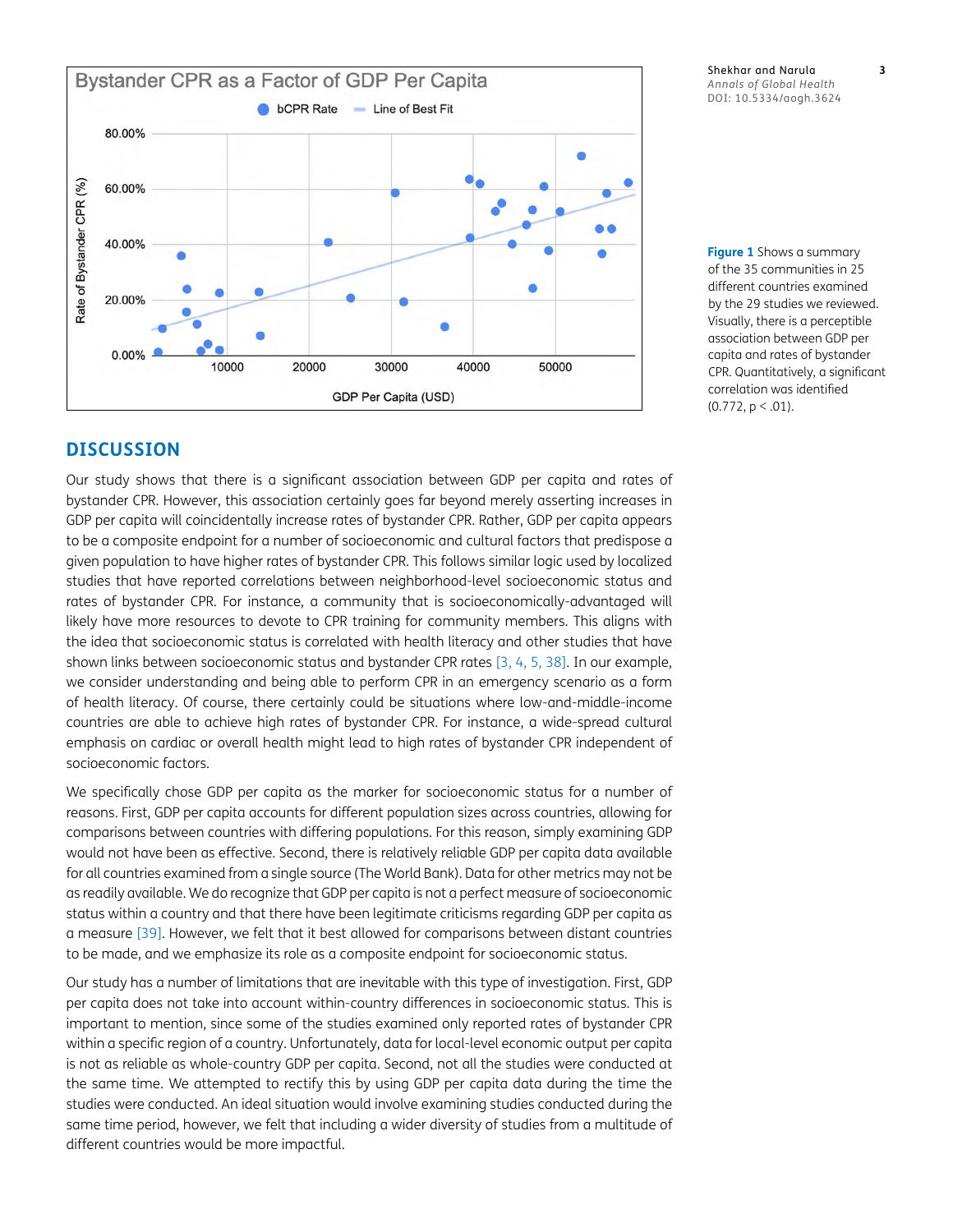Comparing rates of bystander CPR and other relevant cardiac arrest metrics between countries should still be of great interest in the coming years. The PAROS study is a particularly good example where centers from multiple nations were able to report identical metrics for a given time period [\[7\]](#page-3-7). Replicating that with more countries and more centers would be a valuable asset to the literature. Additionally, it would also be interesting to compare economic indicators with other bystander interventions.

Shekhar and Narula **4** *Annals of Global Health* DOI: 10.5334/aogh.3624

#### **CONCLUSIONS**

Our data show, across 35 communities in 25 different countries, GDP per capita correlates strongly with rates of bystander CPR. This correlation likely reflects the fact that socioeconomicallyadvantaged communities are likely better able to train their populations in CPR and emergency care. Our study joins a growing consensus that economic and social well-being correlates with increased health literacy. Lastly, given the importance of bystander CPR, training more individuals in CPR will be vital in reducing the burden of out-of-hospital cardiac arrest, especially in low-andmiddle-income countries and regions where rates of bystander CPR are low. However, it may be possible that rates of bystander CPR may not improve unless significant upstream improvements to socioeconomic factors take place.

#### **COMPETING INTERESTS**

The authors have no competing interests to declare.

#### <span id="page-3-0"></span>**AUTHOR AFFILIATIONS**

**Aditya Shekhar iD** [orcid.org/0000-0002-2710-2854](https://orcid.org/0000-0002-2710-2854) Harvard Medical School, US

**Jagat Narula** Icahn School of Medicine at Mount Sinai, US

#### **REFERENCES**

- <span id="page-3-1"></span>1. **Nolan J, Soar J, Eikeland H.** The chain of survival. *Resuscitation*. 2006; 71(3): 270–1. DOI: [https://doi.](https://doi.org/10.1016/j.resuscitation.2006.09.001) [org/10.1016/j.resuscitation.2006.09.001](https://doi.org/10.1016/j.resuscitation.2006.09.001)
- <span id="page-3-2"></span>2. **Sasson C, Rogers MA, Dahl J, Kellermann AL.** Predictors of survival from out-of-hospital cardiac arrest: A systematic review and meta-analysis. *Circulation: Cardiovascular Quality and Outcomes*. 2010; 3(1): 63–81. DOI:<https://doi.org/10.1161/CIRCOUTCOMES.109.889576>
- <span id="page-3-3"></span>3. **Vaillancourt C, Lui A, De Maio VJ, Wells GA, Stiell IG.** Socioeconomic status influences bystander CPR and survival rates for out-of-hospital cardiac arrest victims. *Resuscitation*. 2008; 79(3): 417–23. DOI: <https://doi.org/10.1016/j.resuscitation.2008.07.012>
- <span id="page-3-4"></span>4. **Sasson C, Magid DJ, Chan P, Root ED, McNally BF, Kellermann AL, Haukoos JS.** Association of neighborhood characteristics with bystander-initiated CPR. *New England Journal of Medicine*. 2012; 367(17): 1607–15. DOI: <https://doi.org/10.1056/NEJMoa1110700>
- <span id="page-3-5"></span>5. **Van Nieuwenhuizen BP, Oving I, Kunst AE, Daams J, Blom MT, Tan HL, van Valkengoed IG.** Socioeconomic differences in incidence, bystander cardiopulmonary resuscitation and survival from out-of-hospital cardiac arrest: A systematic review. *Resuscitation*. 2019; 141: 44–62. DOI: [https://doi.](https://doi.org/10.1016/j.resuscitation.2019.05.018) [org/10.1016/j.resuscitation.2019.05.018](https://doi.org/10.1016/j.resuscitation.2019.05.018)
- <span id="page-3-6"></span>6. **Lim SL, Smith K, Dyson K, Chan SP, Earnest A, Nair R, Bernard S, Leong BS, Arulanandam S, Ng YY, Ong ME.** Incidence and outcomes of outofhospital cardiac arrest in Singapore and Victoria: A Collaborative Study. *Journal of the American Heart Association*. 2020; 9(21): e015981. DOI: [https://doi.](https://doi.org/10.1161/JAHA.119.015981) [org/10.1161/JAHA.119.015981](https://doi.org/10.1161/JAHA.119.015981)
- <span id="page-3-7"></span>7. **Ong ME, Do Shin S, De Souza NN, Tanaka H, Nishiuchi T, Song KJ, Ko PC, Leong BS, Khunkhlai N, Naroo GY, Sarah AK.** Outcomes for out-of-hospital cardiac arrests across 7 countries in Asia: The Pan Asian Resuscitation Outcomes Study (PAROS). *Resuscitation*. 2015; 96: 100–8. DOI: [https://doi.org/10.1016/j.](https://doi.org/10.1016/j.resuscitation.2015.07.026) [resuscitation.2015.07.026](https://doi.org/10.1016/j.resuscitation.2015.07.026)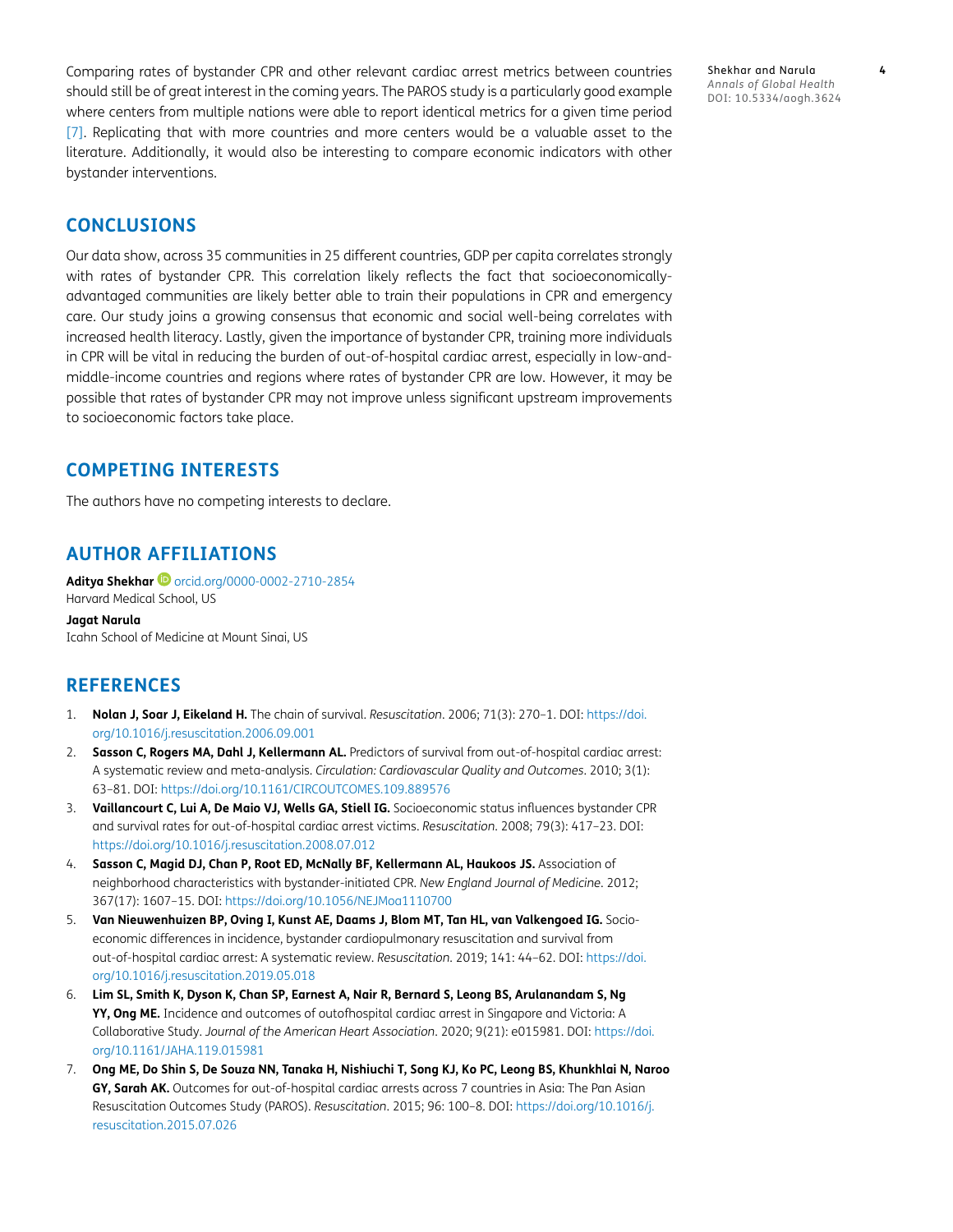- 8. **Puth MT, Neuhäuser M, Ruxton GD.** Effective use of Pearson's product–moment correlation coefficient. *Animal Behaviour*. 2014; 93: 183–9. DOI:<https://doi.org/10.1016/j.anbehav.2014.05.003>
- <span id="page-4-0"></span>9. **Cucinotta D, Vanelli M.** WHO declares COVID-19 a pandemic. *Acta Bio Medica: Atenei Parmensis*. 2020; 91(1): 157.
- <span id="page-4-1"></span>10. **Shekhar AC, Campbell T, Blumen I.** Decreased pre-EMS CPR during the first six months of the COVID-19 pandemic. *Resuscitation*. 2021; 162: 312–3. DOI:<https://doi.org/10.1016/j.resuscitation.2021.03.031>
- 11. **Krishna CK, Showkat HI, Taktani M, Khatri V.** Out of hospital cardiac arrest resuscitation outcome in North India—CARO study. *World Journal of Emergency Medicine*. 2017; 8(3): 200. DOI: [https://doi.](https://doi.org/10.5847/wjem.j.1920-8642.2017.03.007) [org/10.5847/wjem.j.1920-8642.2017.03.007](https://doi.org/10.5847/wjem.j.1920-8642.2017.03.007)
- 12. **Bhat R, Ravindra P, Sahu AK, Mathew R, Wilson W.** Study of pre-hospital care of out of hospital cardiac arrest victims and their outcome in a tertiary care hospital in India. *Indian Heart Journal*. 2021. DOI: <https://doi.org/10.1101/2020.06.12.20129502>
- 13. **Ghose R, Lyon RM, Clegg GR, Gray AJ.** Bystander CPR in south east Scotland increases over 16 years. *Resuscitation*. 2010; 81(11): 1488–91. DOI: <https://doi.org/10.1016/j.resuscitation.2010.06.012>
- 14. **Dahan B, Jabre P, Karam N, Misslin R, Tafflet M, Bougouin W, Jost D, Beganton F, Marijon E, Jouven X.** Impact of neighborhood socio-economic status on bystander cardiopulmonary resuscitation in Paris. *Resuscitation*. 2017; 110: 107–13. DOI:<https://doi.org/10.1016/j.resuscitation.2016.10.028>
- 15. **Awad E, Christenson J, Grunau B, Tallon J, Humphries K.** Sex differences in out-of-hospital cardiac arrest interventions within the province of British Columbia, Canada. *Resuscitation*. 2020; 148: 128–34. DOI:<https://doi.org/10.1016/j.resuscitation.2020.01.016>
- 16. **Straney LD, Bray JE, Beck B, Finn J, Bernard S, Dyson K, Lijovic M, Smith K.** Regions of high out-ofhospital cardiac arrest incidence and low bystander CPR rates in Victoria, Australia. *PloS One*. 2015; 10(10): e0139776. DOI:<https://doi.org/10.1371/journal.pone.0139776>
- 17. **Doan TN, Schultz BV, Rashford S, Bosley E.** Surviving out-of-hospital cardiac arrest: The important role of bystander interventions. *Australasian Emergency Care*. 2020; 23(1): 47–54. DOI: [https://doi.](https://doi.org/10.1016/j.auec.2019.12.003) [org/10.1016/j.auec.2019.12.003](https://doi.org/10.1016/j.auec.2019.12.003)
- 18. **Fosbøl EL, Dupre ME, Strauss B, Swanson DR, Myers B, McNally BF, Anderson ML, Bagai A, Monk L, Garvey JL, Bitner M.** Association of neighborhood characteristics with incidence of out-of-hospital cardiac arrest and rates of bystander-initiated CPR: Implications for communitybased education intervention. *Resuscitation*. 2014; 85(11): 1512–7. DOI: [https://doi.org/10.1016/j.](https://doi.org/10.1016/j.resuscitation.2014.08.013) [resuscitation.2014.08.013](https://doi.org/10.1016/j.resuscitation.2014.08.013)
- 19 **Souers A, Zuver C, Rodriguez A, Van Dillen C, Hunter C, Papa L.** Bystander CPR occurrences in out of hospital cardiac arrest between sexes. *Resuscitation*. 2021 Sep 1; 166: 1–6. DOI: [https://doi.](https://doi.org/10.1016/j.resuscitation.2021.06.021) [org/10.1016/j.resuscitation.2021.06.021](https://doi.org/10.1016/j.resuscitation.2021.06.021)
- 20. **Czapla M, Zieli**ń**ska M, Kubica-Cieli**ń**ska A, Diakowska D, Quinn T, Karniej P.** Factors associated with return of spontaneous circulation after out-of-hospital cardiac arrest in Poland: A one-year retrospective study. *BMC Cardiovascular Disorders*. 2020; 20(1): 1–7. DOI:<https://doi.org/10.1186/s12872-020-01571-5>
- 21. **Shao F, Li CS, Liang LR, Li D, Ma SK.** Outcome of out-of-hospital cardiac arrests in Beijing, China. *Resuscitation*. 2014; 85(11): 1411–7. DOI:<https://doi.org/10.1016/j.resuscitation.2014.08.008>
- 22. **Fukuda T, Ohashi-Fukuda N, Hayashida K, Kukita I.** Association of bystander cardiopulmonary resuscitation and neurological outcome after out-of-hospital cardiac arrest due to drowning in Japan, 2013–2016. *Resuscitation*. 2019; 141: 111–20. DOI:<https://doi.org/10.1016/j.resuscitation.2019.06.005>
- 23. **Park HJ, Jeong WJ, Moon HJ, Kim GW, Cho JS, Lee KM, Choi HJ, Park YJ, Lee CA.** Factors associated with high-quality cardiopulmonary resuscitation performed by bystander. *Emergency Medicine International*. 2020; 2020. DOI: <https://doi.org/10.1155/2020/8356201>
- 24. **Hifumi T, Inoue A, Kokubu N, Hase M, Yonemoto N, Kuroda Y, Kawakita K, Sawano H, Tahara Y, Nishioka K, Shirai S.** Association between rewarming duration and neurological outcome in out-ofhospital cardiac arrest patients receiving therapeutic hypothermia. *Resuscitation*. 2020; 146: 170–7. DOI: <https://doi.org/10.1016/j.resuscitation.2019.07.029>
- 25. **Takei Y, Nishi T, Matsubara H, Hashimoto M, Inaba H.** Factors associated with quality of bystander CPR: The presence of multiple rescuers and bystander-initiated CPR without instruction. *Resuscitation*. 2014; 85(4): 492–8. DOI:<https://doi.org/10.1016/j.resuscitation.2013.12.019>
- 26. **Christensen DM, Rajan S, Kragholm K, Søndergaard KB, Hansen OM, Gerds TA, Torp-Pedersen C, Gislason GH, Lippert FK, Barcella CA.** Bystander cardiopulmonary resuscitation and survival in patients with out-of-hospital cardiac arrest of non-cardiac origin. *Resuscitation*. 2019; 140: 98–105. DOI: [https://](https://doi.org/10.1016/j.resuscitation.2019.05.014) [doi.org/10.1016/j.resuscitation.2019.05.014](https://doi.org/10.1016/j.resuscitation.2019.05.014)
- 27. **Dicker B, Davey P, Smith T, Beck B.** Incidence and outcomes of outofhospital cardiac arrest: A New Zealand perspective. *Emergency Medicine Australasia*. 2018; 30(5): 662–71. DOI: [https://doi.](https://doi.org/10.1111/1742-6723.12966) [org/10.1111/1742-6723.12966](https://doi.org/10.1111/1742-6723.12966)

Shekhar and Narula **5** *Annals of Global Health* DOI: 10.5334/aogh.3624